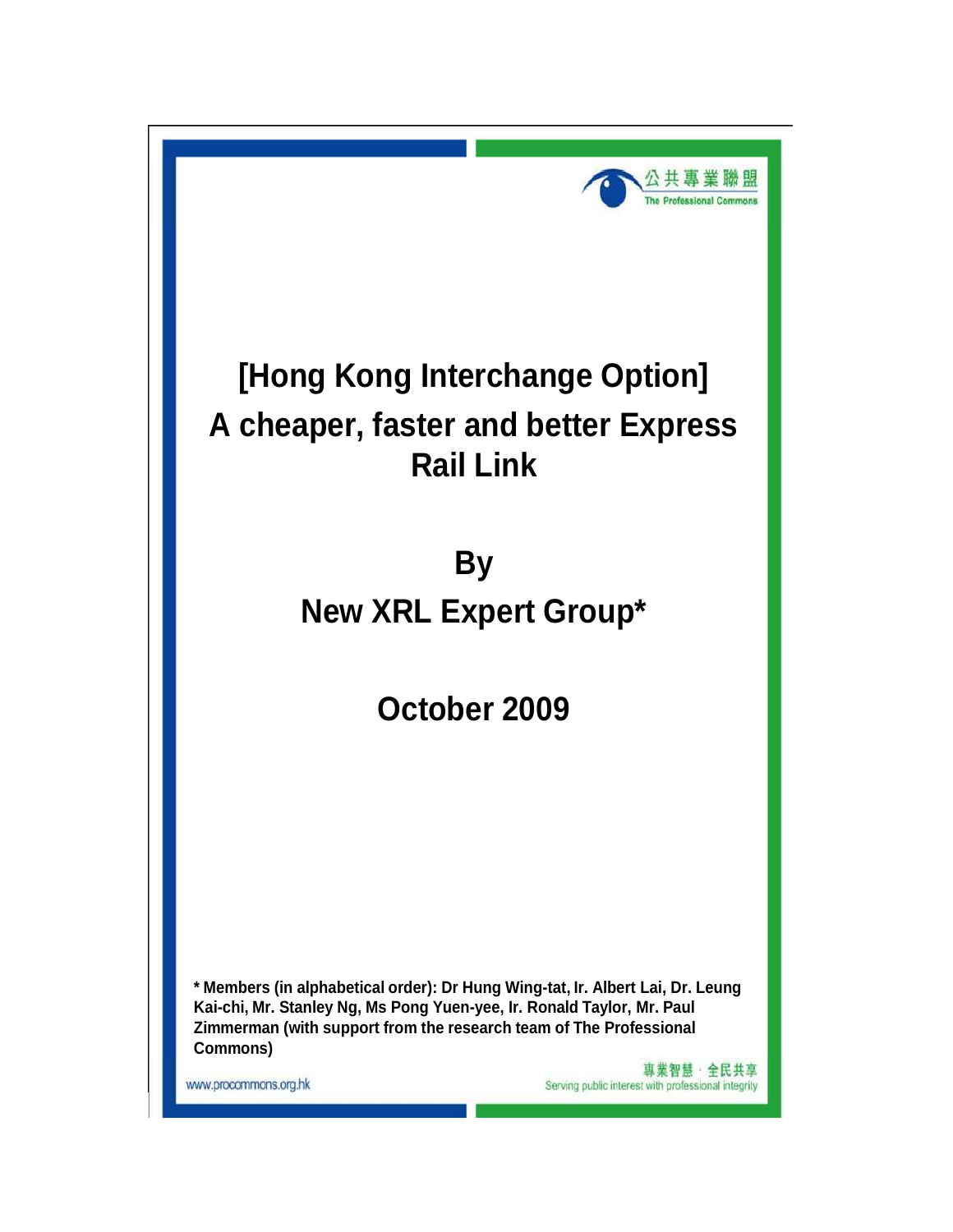## **1. INTRODUCTION**

## **1.1 History**

- 1.1.1 The Guangzhou-Shenzhen-Hong Kong Express Rail Link is a new railway line which will link Hong Kong with the National High Speed railway network and will further enhance Hong Kong's strategic position as the southern gateway to Mainland China.
- 1.1.2 The Link will provide frequent services from a new terminus in Hong Kong to Shibi in the suburbs of Guangzhou, via Futian and Longhua in Shenzhen and Humen in Dongguan. At Shibi the Link will connect to the national express rail network which will provide long haul services to other major cities in the Mainland. Also from Shibi, a separate rail link will take passengers into the centre of Guangzhou.
- 1.1.3 The construction of the Hong Kong Section, south of the Boundary, hereinafter referred to as Express Rail Link, is the responsibility of the Hong Kong Government, who have entrusted the procurement of the project to the Mass Transit Railway Corporation.
- 1.1.4 Various studies have been undertaken by the Hong Kong Government, the Kowloon Canton Railway Corporation and, since the merger of the two Hong Kong railway corporations, by the Mass Transit Railway Corporation.
- 1.1.5 These studies concluded that the Hong Kong terminus for the Express Rail Link should be located at West Kowloon with a dedicated route from the Boundary, as opposed to making use of the spare capacity on the other lines serving West Kowloon.
- 1.1.6 The piecemeal development of West Kowloon with Kowloon Station, and more recently Austin Station, prevents integration of Government's West Kowloon Station Option for the Express Rail Link into an integrated rail transport hub.

## **1.2 The Alternative Integrated Option**

- 1.2.1 Since the commencement of the studies, the cost of providing the Express Rail Link south of the Boundary have increased over fourfold with the latest estimated cost of \$63 Bn. This cost is more than the combined cost of the West Hong Kong West Island Line, the Hong Kong South Island Line, and the Shatin-Central Line.
- 1.2.2 This escalation of cost raises serious doubts on the cost effectiveness of the investment for Government's West Kowloon Station Option, especially as a statement from the Hong Kong Government that the benefit to Hong Kong will only be \$80Bn accrued over a 50 year period.
- 1.2.3 The studies undertaken for the Express Rail Link considered locating the terminus at Kam Sheung Road, in close proximity to the existing West Rail Line station and also considered an intermediate station at this location on a line termination at West Kowloon. They did not consider the option of providing a terminus at Kam Sheung Road integrated with both the West Rail Line and a direct rail link to Hong Kong Island and to Chek Lap Kok.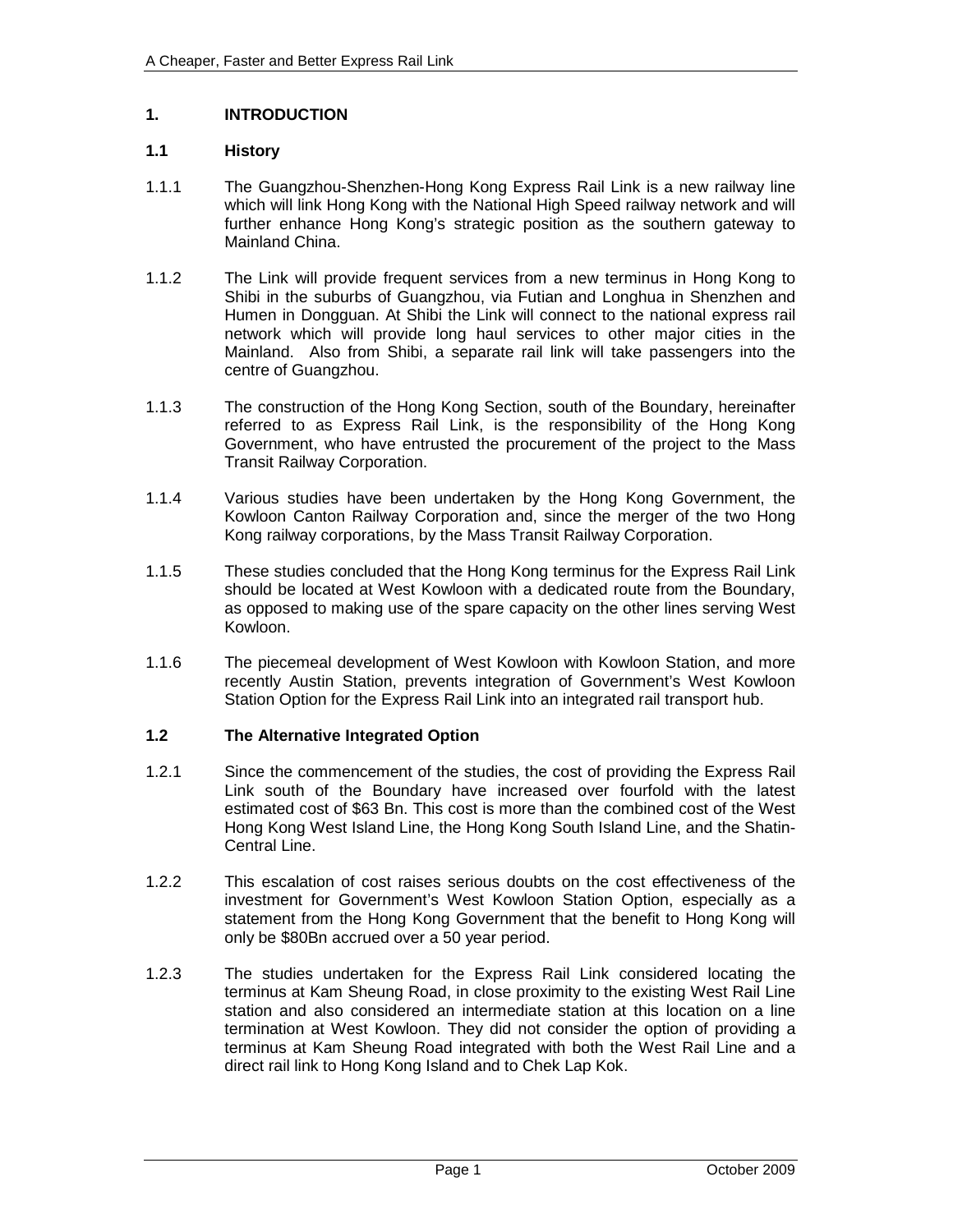1.2.4 This alternative, the Integrated Option, locates the terminus for the Express Rail Link adjacent to the West Rail Kam Sheung Road Station forming an integrated station with a terminus on an extension of the Airport Railway from Tsing Yi thus providing a fast link to Hong Kong Island. This integrated interchange station will become an important railway hub and, for the purpose of this report, it is referred to as HK Interchange and the extension of the Airport Railway as the HK Island Express.

## **2. DISADVANTAGES WITH THE GOVERNMENT WEST KOWLOON OPTION**

## **2.1 Interchange**

- 2.1.1 The West Kowloon Station is located between Kowloon Station and Austin Station but distant from them both. Lin Cheung Road, between Kowloon Station and the West Kowloon Station, will include both at-grade and depressed roads thus not allowing any subway connection between the two separate stations.
- 2.1.2 The EIA reports confirms that access between the two stations will be via a footbridge requiring passengers in West Kowloon Station to make use of escalators and lifts to access the footbridge level, about 35 metres above platform level, equivalent to 11 floors in a building. Once passengers are within the Kowloon Station complex, they will be directed through the "Elements" retail area to further lifts and escalators, which will take them down about 30 metres to the Tung Chung Line platform, equivalent to a further 9 floors of a building.
- 2.1.3 The passenger interchange between these two stations will be difficult and slow, thus giving poor access to and from Hong Kong Island and other locations. Excluding the time for customs and immigration it is anticipated the transfer time between platforms will be around 12 minutes.
- 2.1.4 Access between the West Kowloon Station and Austin Station will be by a subway beneath the new Road D1 which will run parallel and to the west of Austin Station. Passengers will ascend about 19 metres, equivalent to 6 building floors, and then walk through the subway into Austin Station where they descend to the West Rail platform. The subway distance between the centres of the two stations is about 120 metres.



# **West Kowloon Interchange Arrangement**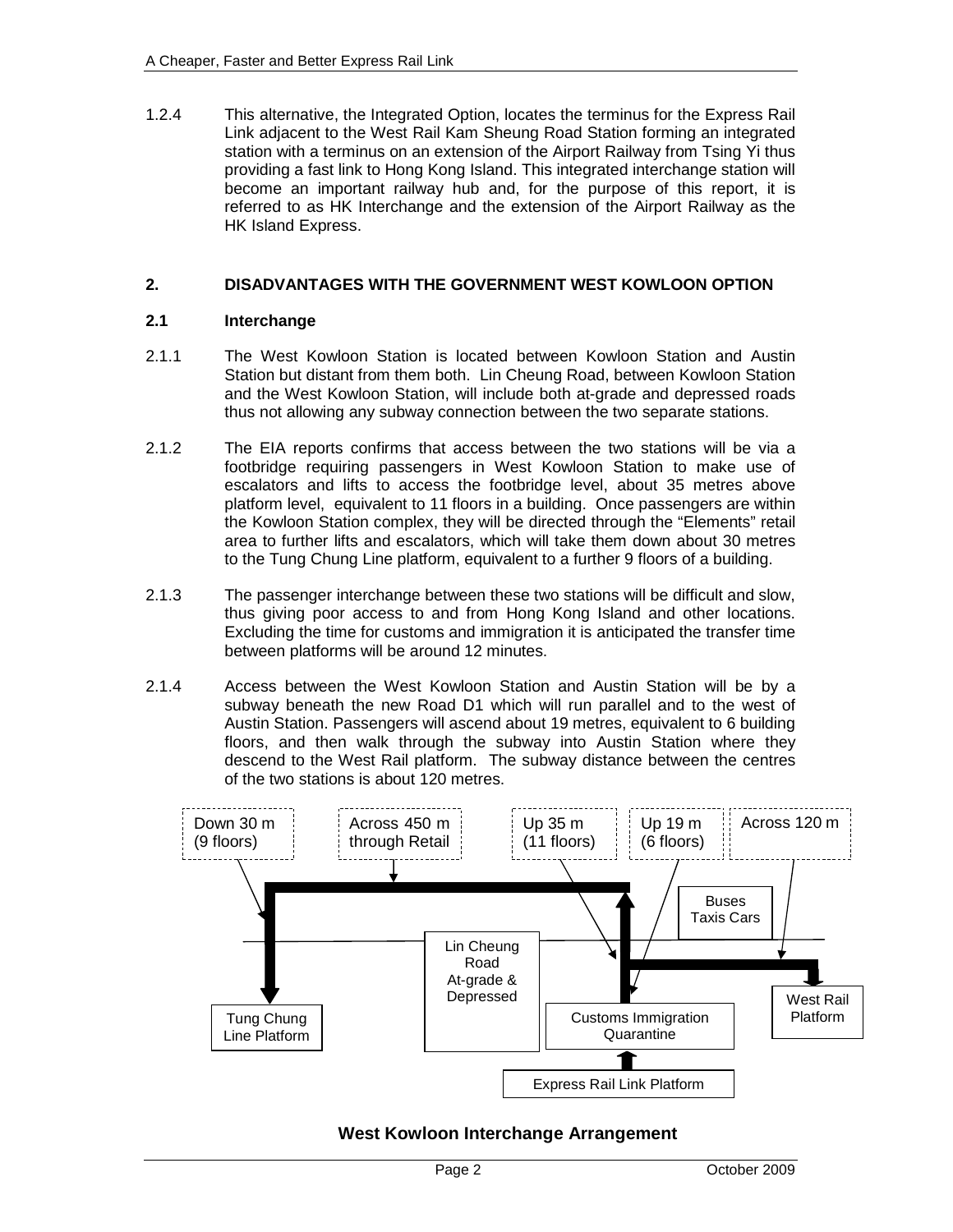## **2.2 Construction**

- 2.2.1 The construction of the West Kowloon Station Option will be a massive undertaking in a constrained site. It requires the formation of a large deep excavation with an area approximately the size of 25 standard MTR stations, such as those in Nathan Road, and also as deep as the deepest stations. The depth is constrained by the need for the approach tunnels to pass beneath the recently opened West Rail extension on the Kowloon Southern Link.
- 2.2.2 Due to the nature of the site, requiring a deep excavation which must be kept dry, it is not possible to stage the major construction works to allow for a staged construction of the station. If such an arrangement were possible, the initial construction would be for those facilities which are required for the initial and foreseeable rail operations. Those facilities which might be required at a later date would be constructed at a time when their needs have been properly identified. With the station at West Kowloon all of the major construction must be undertaken now, thus some of the platforms and spaces formed may never be required or may be required in a different form from which they have been constructed.
- 2.2.3 The site is also very constrained as there are very limited areas for use as working space, since excavation and construction is over the whole of the site. The magnitude of the several different contracts for the construction will create many problems on interfacing and there is very high risk that completion by 2015 will not be achieved.
- 2.2.4 Construction of the tunnels leading into the station will require another diversion and reconstruction of Jordan Road which has only just been reinstated following the construction of the Kowloon Southern Link leading into Austin Station. Traffic in the area will therefore again be subject to disruption for a five year period while the station and approach tunnels are constructed.
- 2.2.5 The route from the Boundary requires the construction of 25 km of tunnels including a 6 km long tunnel 700 metres beneath the slopes of Tai Mo Shan and a 1.2 km long Emergency Rescue Centre and Depot depressed several metres below the surrounding ground level.

## **2.3 Traffic**

- 2.3.1 The West Kowloon area is recognised for traffic congestion, particularly for southbound traffic from the West Kowloon Expressway. This traffic has to make a right turn onto Canton Road which is currently achieved at the Wui Cheung Road T junction. In the future this traffic will be diverted to make a right turn at the four-way junction between Austin Road and Canton Road immediately after merging with traffic from the station and traffic from the western section of Austin Road. There are serious doubts on the adequacy of the space and lengths between junctions to accommodate these traffic movements without significant congestion.
- 2.3.2 Traffic in the area is heavily constrained by the large number of junctions with inadequate length for vehicle queuing between adjacent signal controlled junctions. The provision of Road D1, requiring the introduction of a further fourway junction on Jordan Road immediately to the north of the station, will not be conducive to the free flow of traffic along Jordan Road.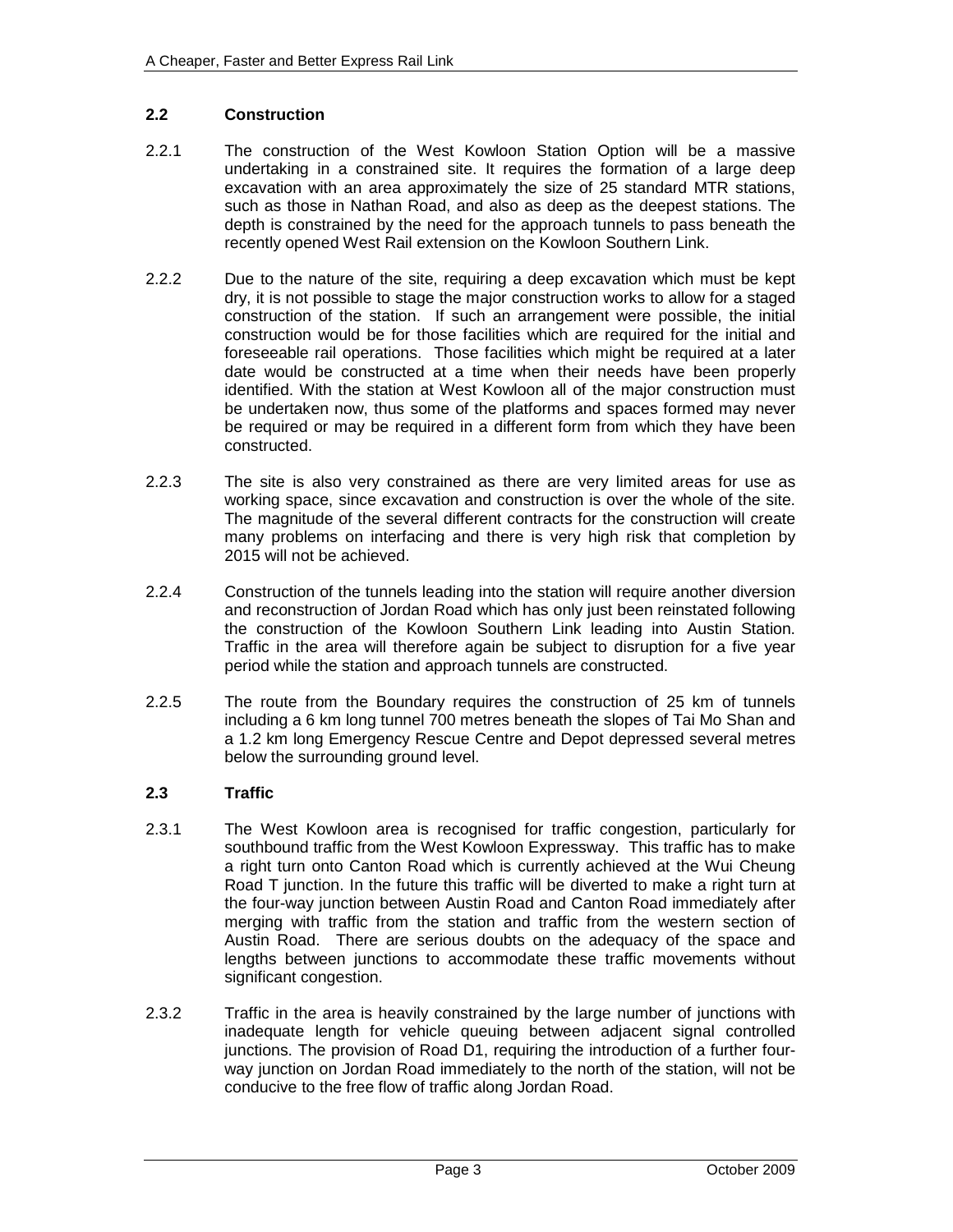- 2.3.3 Some relief to the existing flows will be given by the Central Kowloon Route, but this will mainly reduce flows along Gascoigne Road rather than further south. Any reduction in traffic flows in this area, resulting from the Central Kowloon Route, will be quickly absorbed by the traffic from the new developments at the Elements and ICC Development and the WKCD.
- 2.3.4 The design of the road system associated with the Government's West Kowloon Station Option has therefore been aimed at providing reasonable free access to the station from the north and the Western Harbour Crossing without being able to achieve similar conditions for traffic from the station to the south. It can therefore be expected that that traffic leaving the station for the south and east will suffer congestion and delays for much of the day.

## **2.4 Impact on the WKCD**

2.4.1 The track overruns beyond the end of the platforms, necessary in the event that a train does not stop at the required position alongside the platform, extend south under the site allocated for the WKDC. The underground structure, necessary to provide these overruns, adds significant problems to achieving a good design for the WKCD.

## **3. DETAILS OF THE ALTERNATIVE INTEGRATED OPTION**

## **3.1 The Express Rail Link to HK Interchange**

- 3.1.1 The route for the Integrated Option to HK Interchange initially follows the route as for the West Kowloon Station Option from Futian Station to where it passes under the San Tin Highway. Here the routes deviates with the route to HK Interchange swinging to the south, crossing under the Ngau Tam Mei valley, and continuing underground running roughly parallel to the San Tin Highway towards HK Interchange.
- 3.1.2 North of the San Tin Highway and across the Ngau Tam Mei valley, the tunnels would be through soft ground. On either side of the Ngau Tam Mei valley where the ground is higher, the tunnels will be through hard or mixed ground conditions. All of these tunnels will be bored whereas the tunnels on the approaches to HK Interchange will be constructed by cut-and-cover methods in the soft ground.
- 3.1.3 The two primary options for the Integrated HK Interchange Station are with the Express Rail Link Station underground and with it above ground. The latter will be cheaper and quicker to construct and also allows greater flexibility for construction phasing. Both options allow for a simple and quick ground level interchange between the Express Rail Link, the HK Island Express, West Rail and road based transport as shown diagrammatically below. Road based transport will also be able to directly access the adjacent Route 3 Expressway.
- 3.1.4 Escalators, supplemented by lifts for passengers with luggage and mobility impaired passengers, will carry the passengers for the 8 metre change in level between the platforms and the Immigration / Customs areas. For the underground arrangement the rise will be about 10 metres. The centre of the Express Rail Link platforms to the centre of the West Rail platforms is only 100 metres, thus providing for an integrated station.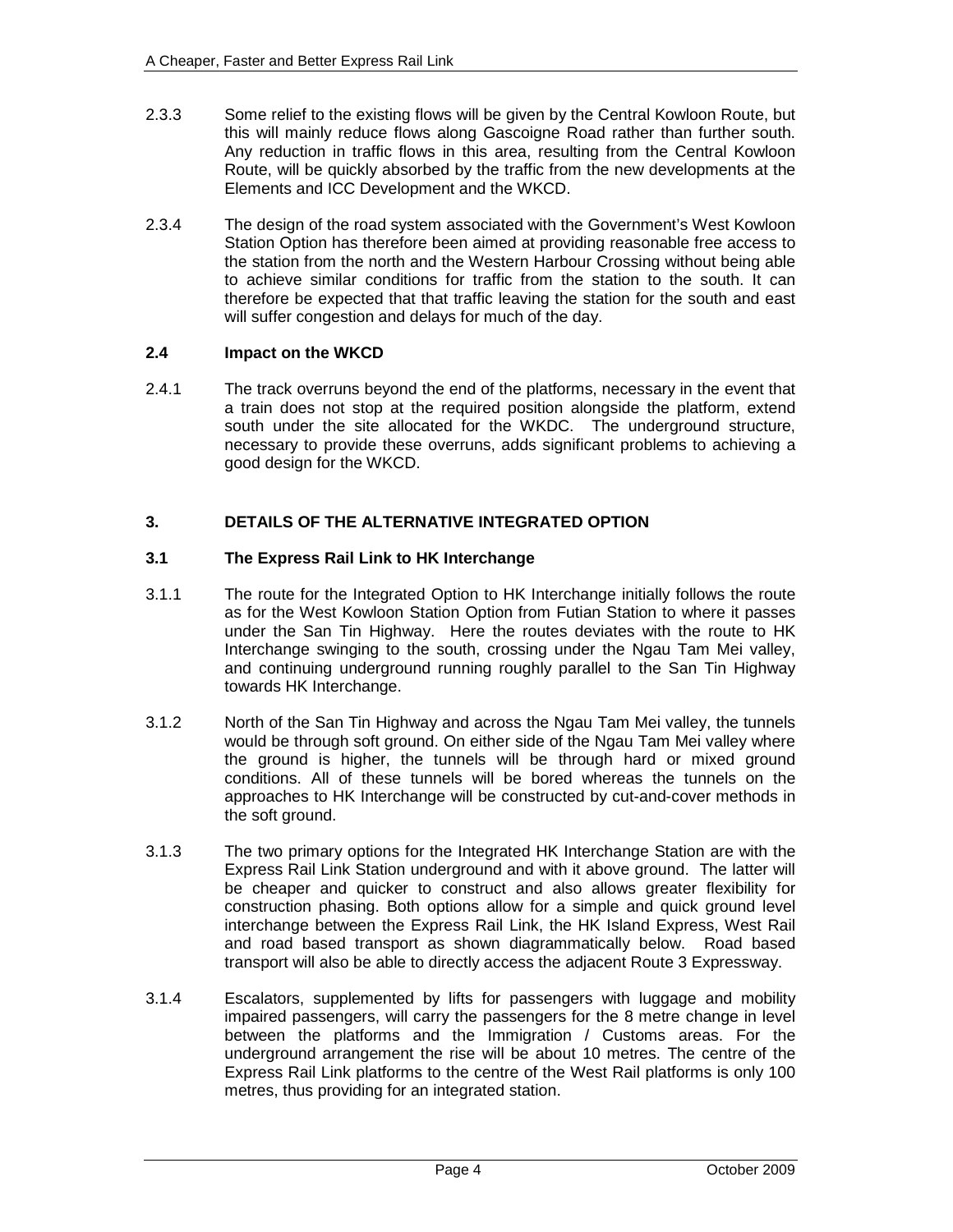

**Above Ground Interchange Arrangement**



# **Below Ground Interchange Arrangement**

- 3.1.5 The Express Rail Link tracks continue through the station and rise (or, for the above ground option, descend) to ground level where they continue to the maintenance and servicing depot to the south. In this way trains, particularly long-haul trains, do not need to be stabled within the station as in Government's West Kowloon Station Option, thus enabling HK Interchange Station to have the same capacity as a station at West Kowloon with fewer tracks and platforms thereby reducing the stations overall size.
- 3.1.6 The depot for the Integrated Option will be above ground to the south of Pat Heung Road occupying an area which is affected by noise from the adjacent Route 3, Tsing Long Highway and hence with limited commercial development potential.

## **3.2 The Extension of the Airport Railway**

- 3.2.1 Fundamental to providing fast access to Hong Kong Island and to the Airport is the extension of the Airport Railway to HK Interchange to form the HK Island Express.
- 3.2.2 The Airport Line and the Tung Chung Line have separate tracks between Tsing Yi and Kowloon but share the same pair of tracks across the Tsing Ma Bridge and on Lantau. The overall capacity of the two lines is constrained by the Tsing Ma Bridge thus a spur from the line between Tsing Yi and the Tsing Ma Bridge can make use of the spare capacity south to Kowloon.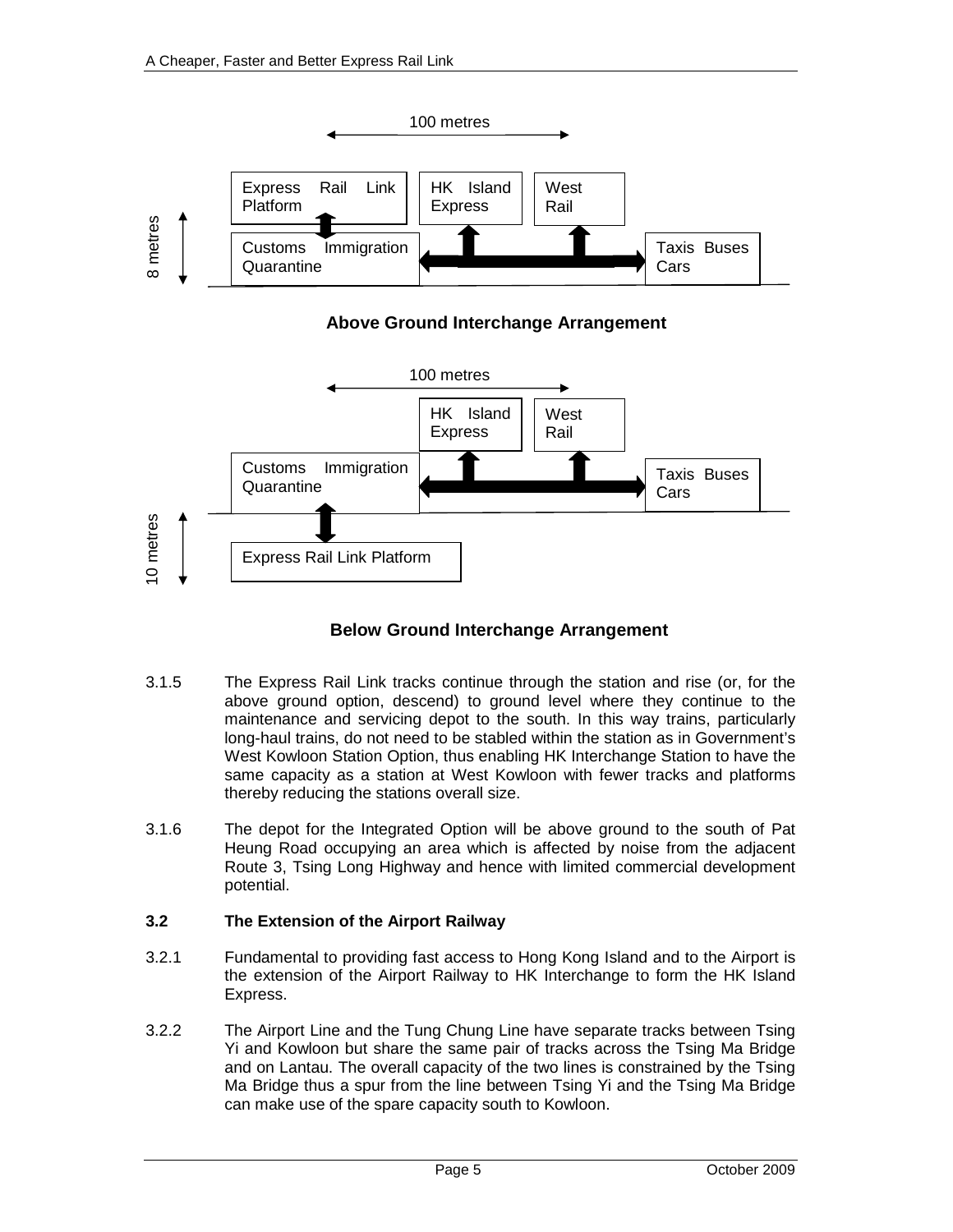- 3.2.3 From HK Interchange, the line for the HK Island Express will run south above ground level with West Rail on the east and the Tsing Long Highway on the west. A kilometre and a half south of Pat Heung Road, it enters a tunnel, some 400 metres to the east of the Route 3 tunnel portal, and continues in tunnel under the Tai Lam Country Park. The tunnel will be through rock for its full length with the possible exception of short sections of soft ground near the portals. No access either for construction or the permanent works will be required from within the Country Park.
- 3.2.4 The line for the HK Island Express emerges from tunnel, after passing under the Tuen Mun Highway, and continues on viaduct to cross the Rambler Channel and the Tsing Yi Coast Road before re-entering a tunnel under the northern Tsing Yi hills. Here the two tracks would be carried in separate tunnels which would swing to the east and junction with the tunnels for the Airport Express and Tung Chung Lines. These tunnels will be through rock strata.
- 3.2.5 The HK Island Express from HK Interchange would use the same pair of tracks as the Airport Express travelling via Tsing Yi and Kowloon Stations to Hong Kong Station. The journey time from HK Interchange to Hong Kong Station, in the commercial heart of Hong Kong, would be 21 minutes with a train leaving every 6 minutes in the peak period.
- 3.2.6 At Tsing Yi Station passengers could change trains for a train from the other platform direct to Chek Lap Kok or to Sunny Bay and Tung Chung and the same procedure in the reverse direction.
- 3.2.7 The direct link to HK Interchange from Hong Kong Island and from Kowloon opens up the possibility of in-town check in for travellers and their luggage heading on long-haul trains from HK Interchange.

## **3.3 Shorter Travel Times with the Integrated Option**

- 3.3.1 With the Government's West Kowloon Station Option, travellers from the New Territories and northern Kowloon will have to travel south before boarding a train to travel north. This is both time consuming and inefficient and will result in many of these travellers taking the alternative road transport to the Boundary.
- 3.3.2 With the Integrated Option many of these travellers will travel north to HK Interchange and take the much shorter journey to the Boundary.
- 3.3.3 The constraints on the West Kowloon Station Option, which result in the platforms being in excess of 25 metres below ground makes for a time consuming interchange to Austin Station and in particular to Kowloon Station. The good interchange available at HK Interchange, together with the fast service to Hong Kong Island, results in shorter travel times to both Hong Kong Island and to the Airport.
- 3.3.4 An assumption for the West Kowloon Station is that half the passengers will arrive by road as opposed to by rail. These road journeys will be predominantly to destinations in the southern Kowloon area and, as noted earlier, are likely to be affected by increasingly heavy traffic congestion. Faster overall journeys will be achieved from HK Interchange by adopting the feeder services.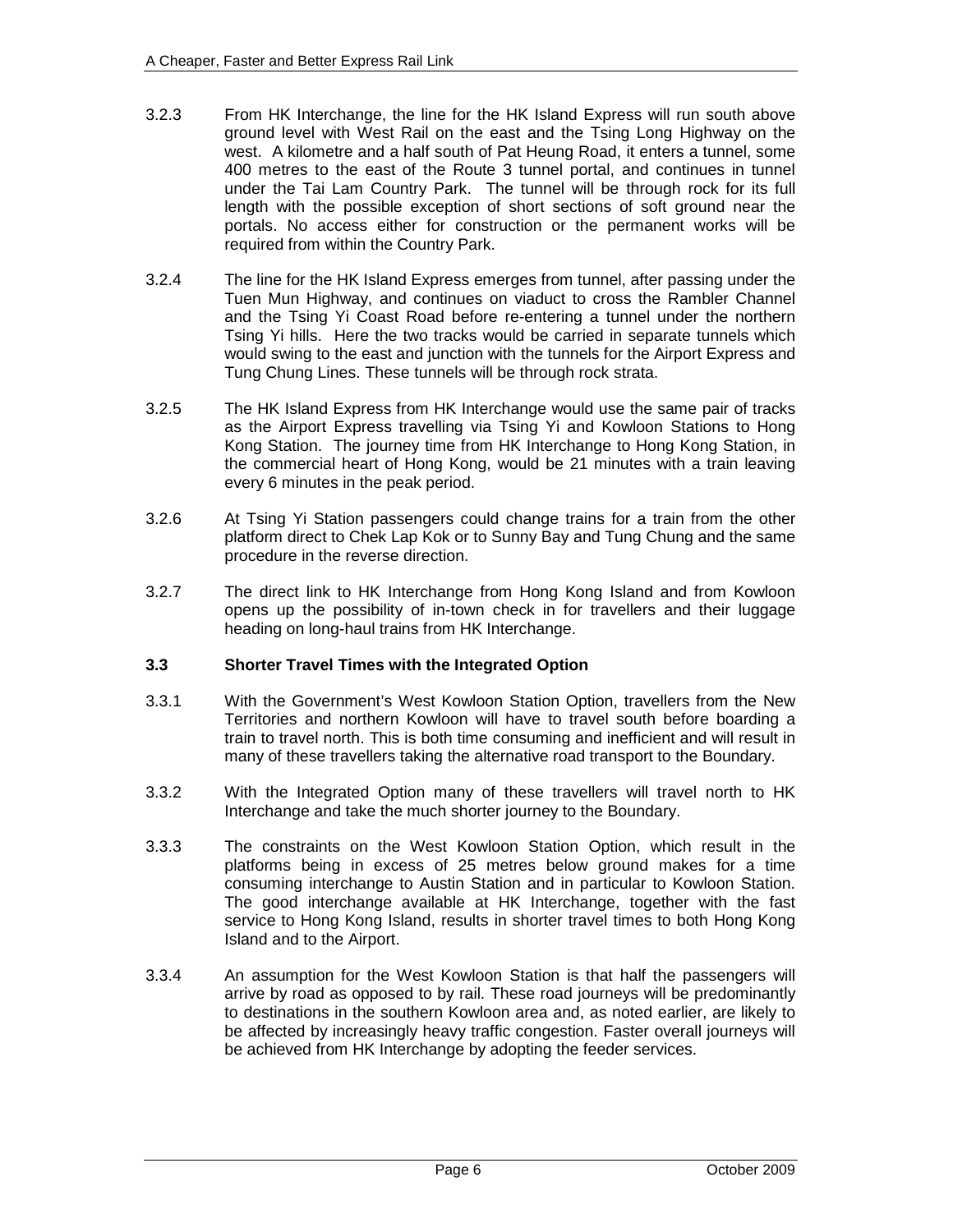- 3.3.5 Over 60% of the population will have a faster route across the Boundary with the Integrated Option than with the Government's West Kowloon Station Option. Only 5% will have a marginally longer journey.
- 3.3.6 With HK Interchange travellers from Tuen Mun, Tin Shui Wai and Yuen Long will find that a journey to Futian and Longhua is quicker than the alternative by bus to Lok Ma Chau and walking across the Boundary. The Integrated Option will this attract more travellers than Government's West Kowloon Station Option.

## **4. TRAIN OPERATIONS**

## **4.1 General**

- 4.1.1 Published reports indicate that the capacity of the Express Rail Link will be 20 trains per hour with about 80% as shuttle or short-haul trains and the remaining 20% as long-haul trains operating to destinations beyond Guangzhou. This allows for up to four long-haul trains an hour. Train scheduling is such that there would be a lay-over period before a long-haul train starts its return journey.
- 4.1.2 Government's West Kowloon Station is remote from any location where a longhaul train can be stabled and the journey from the station to the stabling area at Shek Kong would occupy valuable train paths on the main line thus reducing the capacity for trains in service. Stabling of long-haul trains must therefore be done at West Kowloon station thereby occupying space which cannot be used for another train. The West Kowloon station is thus larger than it need be for passenger operations as it must also provide space for stabling trains.
- 4.1.3 The HK Interchange Station does not suffer from this problem, in that a train can be stabled and serviced away from the station at the depot to the south. HK Interchange Station can thus be smaller, and with less tracks and platforms, than the West Kowloon Station while still having equivalent capacity.
- 4.1.4 The servicing a long-haul train outside of the station reduces the need for tracks and platforms in the station and six tracks would be adequate within the station. This arrangement of servicing the trains outside of the station will also enable the emptying of toilets, an operation not favoured while the train is in a station.
- 4.1.5 With 16 short-haul or shuttle trains an hour, four platform tracks would be sufficient given that alighting and boarding will take place on opposite sides of the trains. Even so each track would only be used on average for four trains in an hour which represents a low usage rate for a rail terminus.

## **5. DEPOT AND EMERGENCY RESCUE CENTRE**

#### **5.1 Purpose**

5.1.1 For the Government's West Kowloon Station Option the length of the tunnel between Futian and West Kowloon is such that an intermediate Emergency Rescue Centre is required and this has been located at Choi Yuen Village requiring the resumption of the entire village.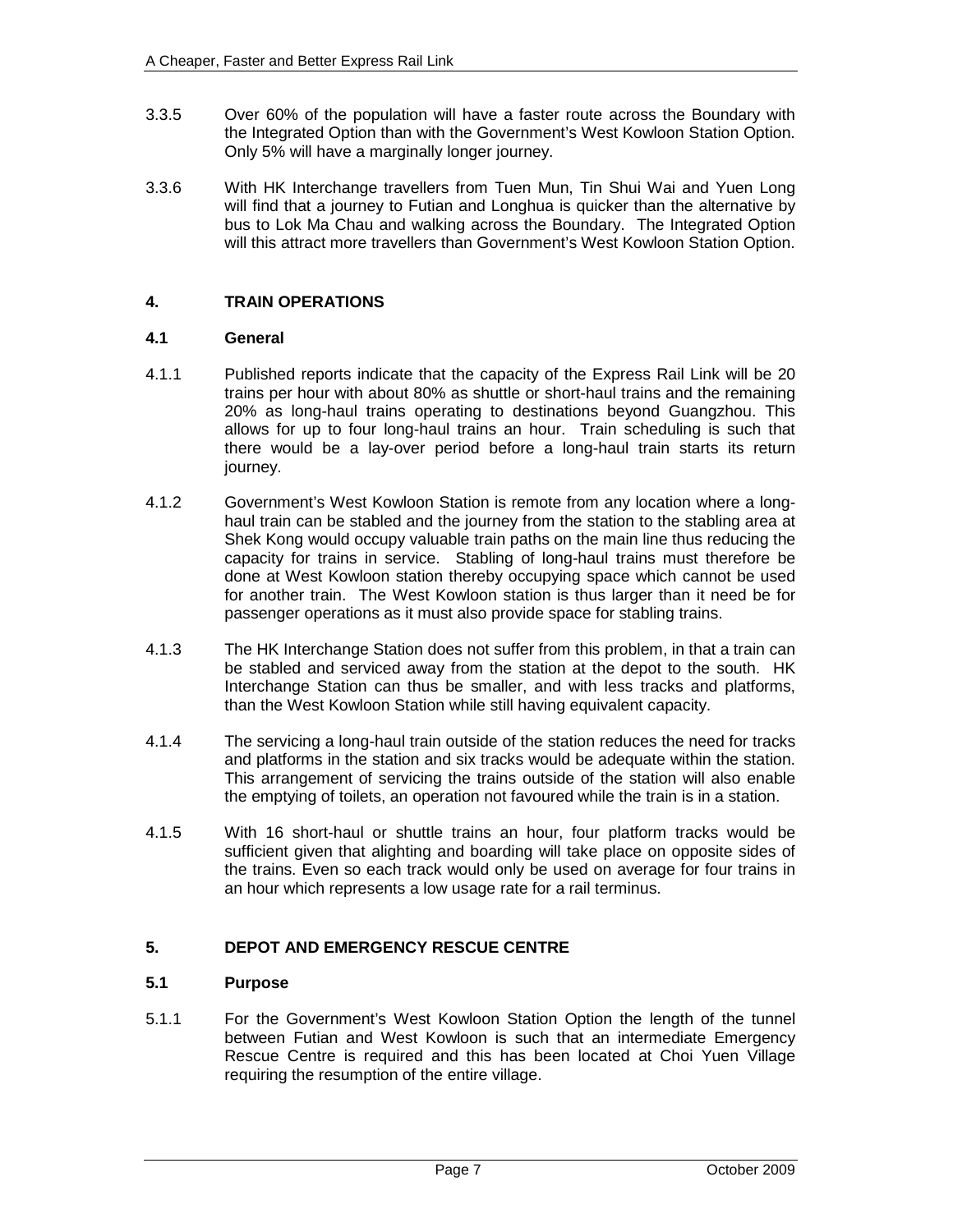- 5.1.2 For the Integrated Option there is no need for an intermediate Emergency Rescue Centre as the distance from Futian to HK Interchange is about one third of that to West Kowloon.
- 5.1.3 The Integrated Option, like the West Kowloon Station Option, requires a depot to service the Express Rail Link south of the Boundary and to provide inspection and basic maintenance for trains serving HK Interchange.
- 5.1.4 The depot at Shek Kong for the West Kowloon Station Option includes facilities to maintain the permanent way, overhead line and other fixed infrastructure as there is no link from that line to any of the other Hong Kong rail lines. For the Integrated Option a simple connection into the West Rail Pat Heung Depot would allow for equipment sharing thus obviating the need for separate facilities.
- 5.1.5 This allows for more efficient use of equipment and reduces the land required for the depot for the Integrated Option as compared to that required for the West Kowloon Station Option.

## **5.2 Depot for the Integrated Option**

- 5.2.1 There are a number of options for the depot for the Integrated Option and the one selected at this stage is at the head of the Kam Tin Valley adjacent to the Route 3 Tsing Long Highway. From HK Interchange station, the connecting tracks would follow the perimeter of the West Rail facilities thus facilitating the service connection into the Pat Heung Depot. To the south of Pat Heung Road the connection to the depot would follow the boundary to the Route 3 Tsing Long Highway.
- 5.2.2 The depot would have 8 stabling tracks each of 520 metres in length and 4 adjacent covered running maintenance tracks each of 480 metres in length. This will allow for basic servicing such as internal cleaning, replenishment of the restaurant facilities and the emptying of the toilets.
- 5.2.3 These facilities, together with the necessary buildings and plant rooms for the operation of the depot, can be accommodated within a site of about 100 metres in width.

## **6. RESUMPTION**

## **6.1 West Kowloon Station Option**

6.1.1 The major resumption for the Government's West Kowloon Station Option is at Choi Yuen Village which requires the resumption of an entire village with active farming activities. Other resumption is required for ventilation buildings at a few strategic locations along the route.

#### **6.2 Integrated Option**

- 6.2.1 With the Integrated Option Choi Yuen Village is not affected and can remain.
- 6.2.2 The site for the HK Interchange Station is already Government land and minimal resumption is envisaged for the Express Rail Link from the north.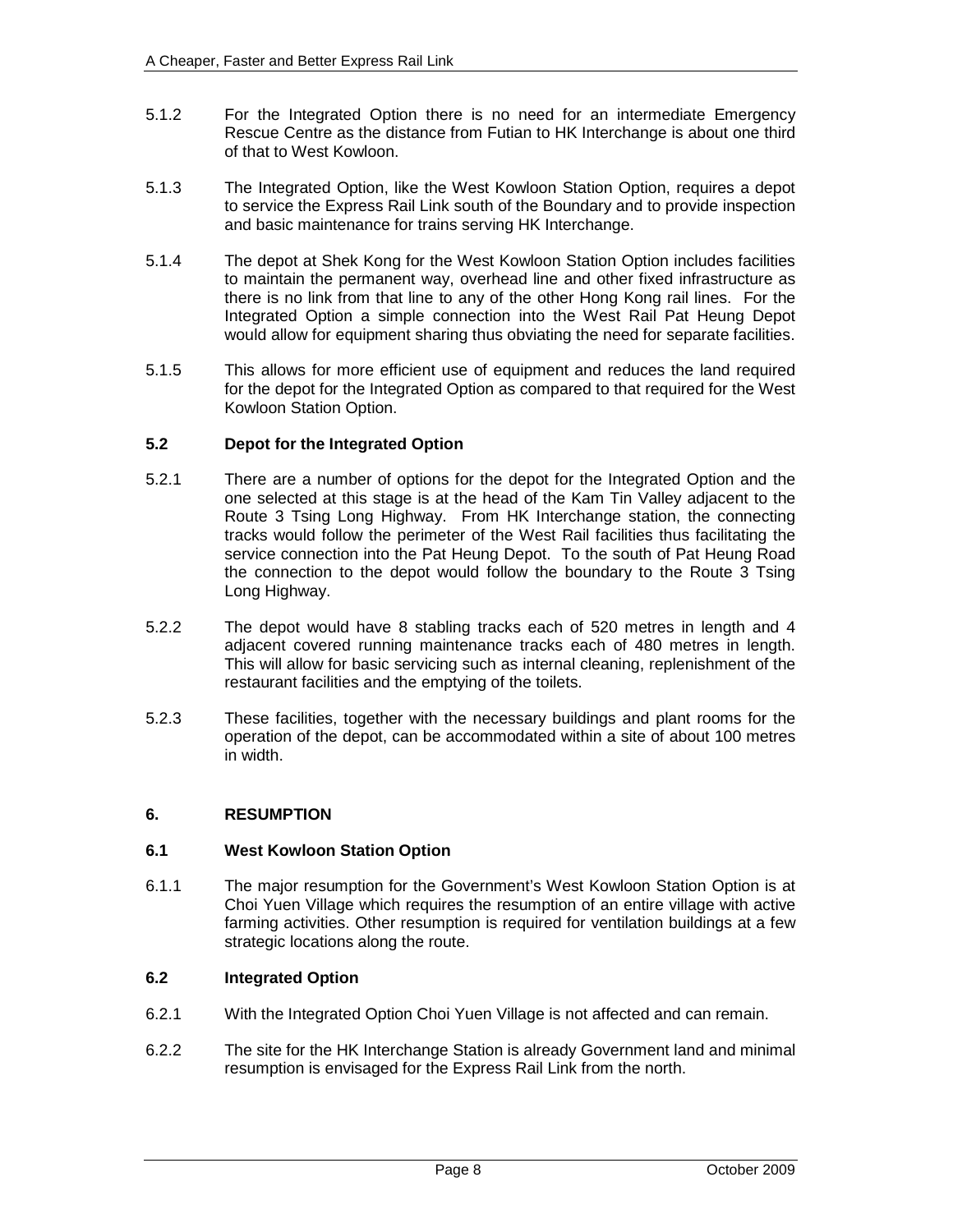6.2.3 There will be some resumption of private land to the south for the Depot and the connecting line and for the parallel HK Island Express but all indigenous villages will be avoided.

## **7. PROGRAMME**

#### **7.1 West Kowloon Station Option**

- 7.1.1 Planning, design and administrative procedures are already well advanced for the West Kowloon Station Option.
- 7.1.2 However there is still a high risk that the magnitude of the construction work will not enable the scheduled completion by 2015.

#### **7.2 Integrated Option**

- 7.2.1 The work to construct the Express Rail Link for the Integrated Option is substantially less than that for the West Kowloon Station Option and the work for the HK Island Express can be undertaken in parallel as they are completely separate geographically.
- 7.2.2 For the Integrated Option an Environmental Impact Assessment will have to be undertaken and the route gazetted, thus giving a later date for the start of construction than for the West Kowloon Station Option.
- 7.2.3 Due to the reduced extent of work for the Express Rail Link with the Integrated Option, compared with that for the West Kowloon Station Option, completion by 2015 would be achievable provided that there is a "Will to Succeed" by both Government and the MTRC with a commensurate shortening of the time they normally take for their administrative procedures.
- 7.2.4 The approximate times required are:
	- Design, EIA and gazetting 1.5 Years
	- Civil Construction 3 Years
	- Systems / Architectural 1 Year
	- Contingency 0.5 Years

This would give completion in 2015 with a low risk of the construction taking longer than scheduled.

## **8. COSTS**

#### **8.1 West Kowloon Station Option**

8.1.1 The costs for Government's West Kowloon Station Option have been reported to be \$63Bn, even though there is a possibility that the final estimate may be depressed to around \$50Bn by delaying certain works or shifting some costs to adjacent projects.

#### **8.2 Integrated Option**

8.2.1 The estimate of the full cost for the Integrated Option is \$25Bn, made up of \$14Bn for the Express Rail Link, \$7Bn for the HK Island Express and with an allowance of \$4Bn for land resumption.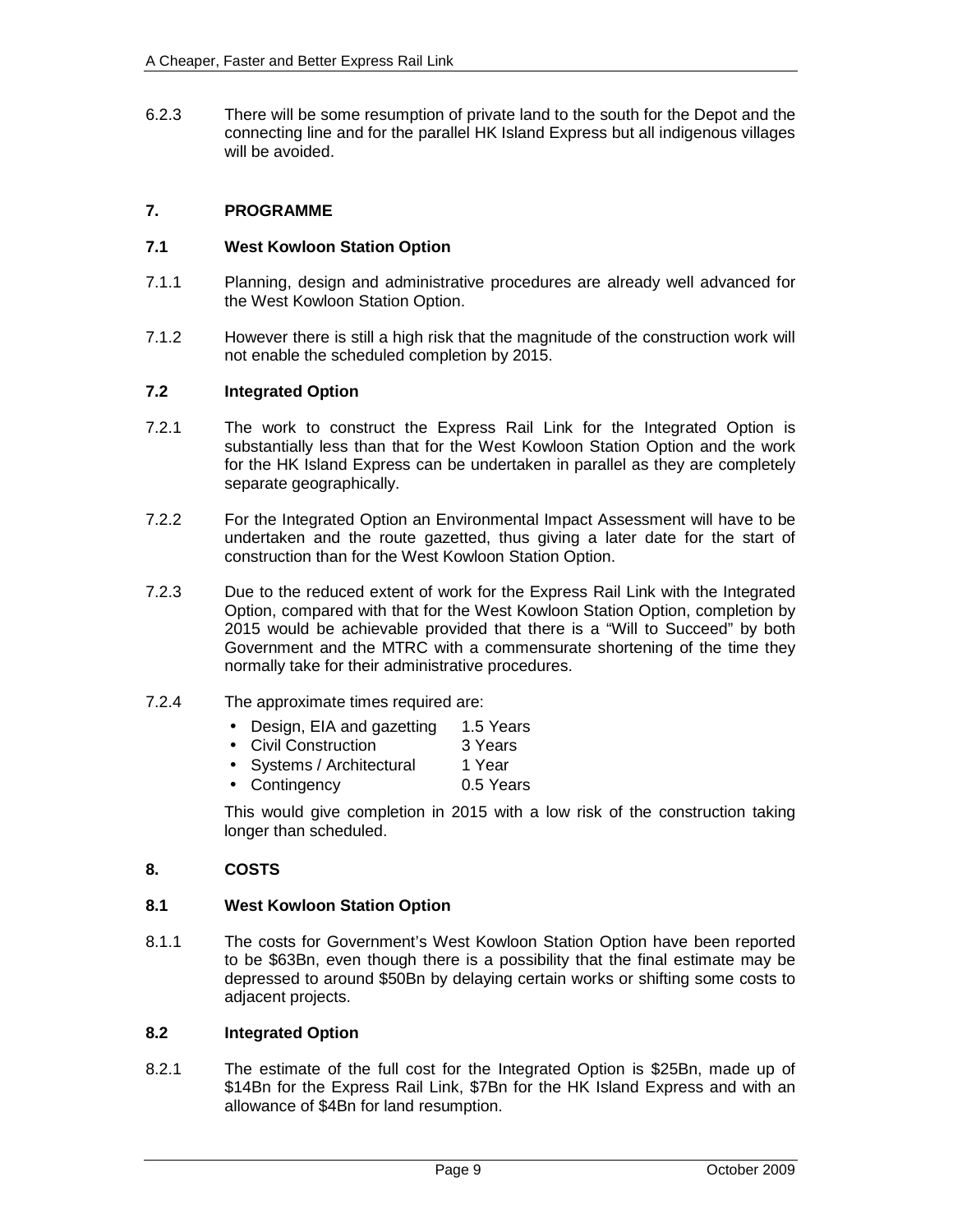8.2.2 The land at West Kowloon earmarked for the West Kowloon Station, can be sold for development for a much higher price than with the restriction imposed by being above a major station. The enhanced revenue from the sale of this site could be used to offset the cost of the Integrated Option. The value of the site is already enhanced by the proximity of Kowloon and Austin Stations and would not be further enhanced by the Express Rail Link.

## **9. ADVANTAGES OF THE ALTERNATIVE INTEGRATED OPTION**

#### **9.1 Cheaper**

- 9.1.1 The cost of Government's West Kowloon Station Option, which includes the cost of the West Kowloon Station and the Shek Kong Emergency Rescue and Depot facilities is currently \$63Bn. A major portion of this cost is the West Kowloon Station attributed to its depth and location with its deep cut-and-cover approach tunnels.
- 9.1.2 These high cost items are avoided by the Integrated Option, giving an estimated cost for the Integrated Option as \$25Bn, less than half.

#### **9.2 Faster**

9.2.1 Over 60% of the population will have a faster route across the Boundary with the Integrated Option than with the Government's West Kowloon Station Option. Only 5% will have a marginally longer journey.

#### **9.3 Quicker**

- 9.3.1 There is a high risk that the construction of the tunnels to West Kowloon and the station at West Kowloon cannot be achieved by the due date.
- 9.3.2 The construction works for the Integrated Option is significantly less than that for Government's West Kowloon Station Option and the risk of programme overruns is significantly less, thus giving a better assurance that the overall completion date can be met.

#### **9.4 Better**

9.4.1 The Integrated Option is Cheaper, provides Faster travel for the majority of the Hong Kong population and visitors, is Quicker to construct thus making it Better than Government's West Kowloon Station Option.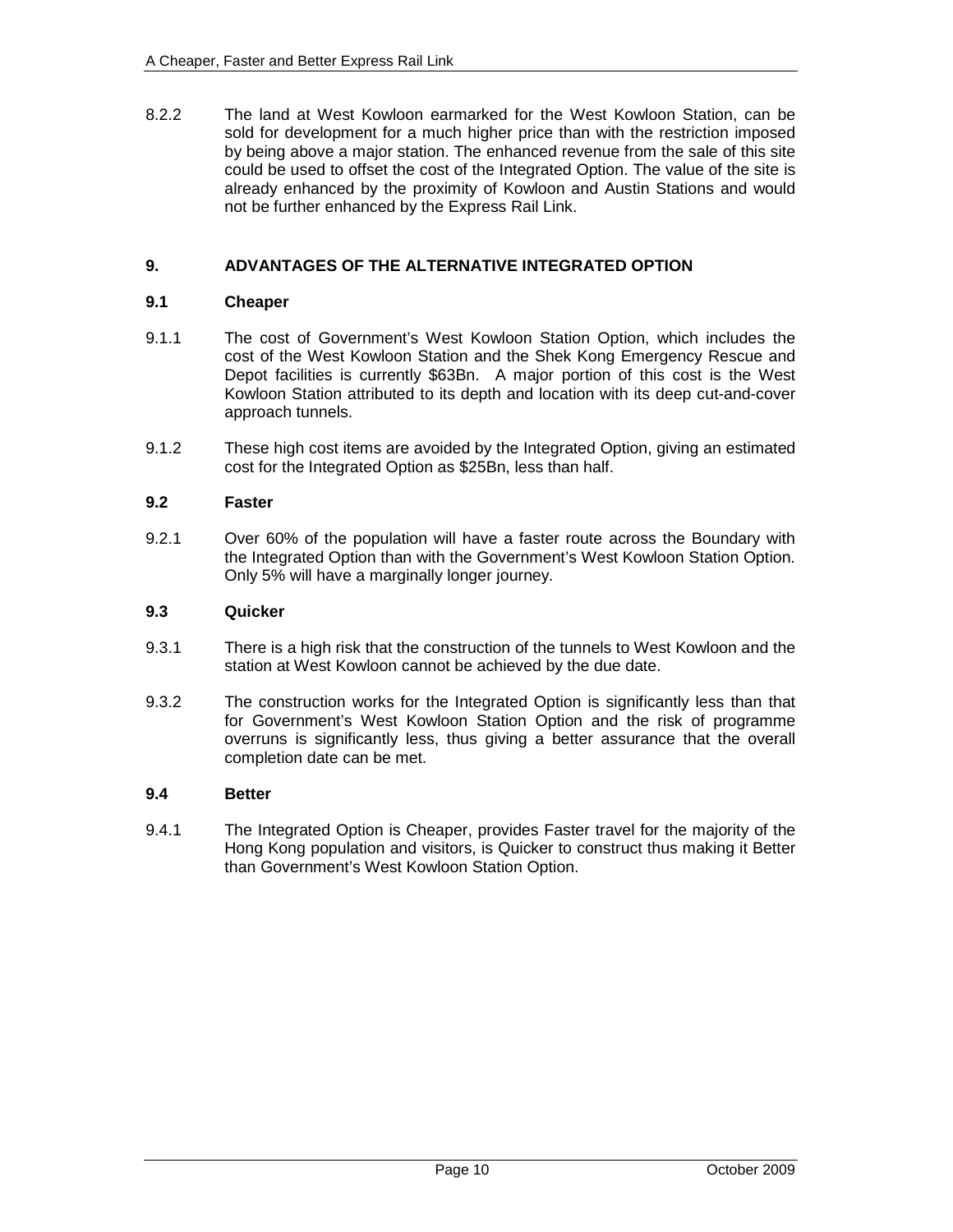|                            | West Kowloon Option                                                                                                                  | <b>Integrated Option</b>                                                                                                  |  |  |
|----------------------------|--------------------------------------------------------------------------------------------------------------------------------------|---------------------------------------------------------------------------------------------------------------------------|--|--|
| <b>Construction Cost</b>   | \$63 Bn                                                                                                                              | \$25 Bn                                                                                                                   |  |  |
| Journey Time               | Only faster for 0.4 million HK Faster for<br>residents                                                                               | 4.2<br>million HK<br>residents                                                                                            |  |  |
| <b>Construction Time</b>   | Target Completion 2015;<br>High risk of delay                                                                                        | Target Completion 2015;<br>Early completion possible                                                                      |  |  |
| Service Mode               | Boarding at West<br>Kowloon<br>Station only                                                                                          | Airport-style service: check-in<br>at HK Station and Kowloon<br>Station, then boarding at Kam<br>Sheung Road              |  |  |
| <b>Train Fare</b>          | Higher due to higher capital cost<br>and expensive running costs<br>requiring remote stabling                                        | Lower due to lower capital cost<br>and lower running costs with<br>nearby stabling                                        |  |  |
| <b>Road Traffic</b>        | 5-year construction disruption at<br>Jordan/TST area; High Risk of<br>congestion<br>West<br>road<br>at<br>Kowloon during operation   | No disruption at urban area; No<br>risk of road congestion during<br>operation                                            |  |  |
| Land Resumption            | Resumption of Choi<br>Yuen<br>Village at Shek Kong                                                                                   | Resumption of Choi<br>Yuen<br>Village not required;<br>land<br>resumption for depot needs not<br>cover any major village  |  |  |
| <b>Tourist benefits</b>    | From airport to boundary via From airport to boundary via<br>West<br>Kowloon<br>Station:<br>67<br>minutes                            | HK Interchange Station:<br>55<br>minutes                                                                                  |  |  |
| <b>Station Interchange</b> | 12 minute walk between WK 2 minute walk within integrated<br>Station and Kowloon Station; up<br>and down equivalent to 20<br>storeys | HK Interchange Station<br>between platforms<br>and<br>up<br>down equivalent to 4 storeys                                  |  |  |
| Land utilisation           | Occupies 14 hectares of land at<br>West Kowloon, including that<br>within the WKCD site; land sale<br>delayed for at least 5 years   | Land sale at West Kowloon can<br>proceed<br>at any<br>time; full<br>utilisation of government land<br>next to KSR station |  |  |
| Patronage                  | Little attraction for NT residents<br>and airport passengers                                                                         | Higher patronage expected for<br>Island<br>NT<br>residents,<br>HK<br>residents<br>and<br>airport<br>passengers            |  |  |

# Annex 1: Comparison between Integrated Option and West Kowloon Option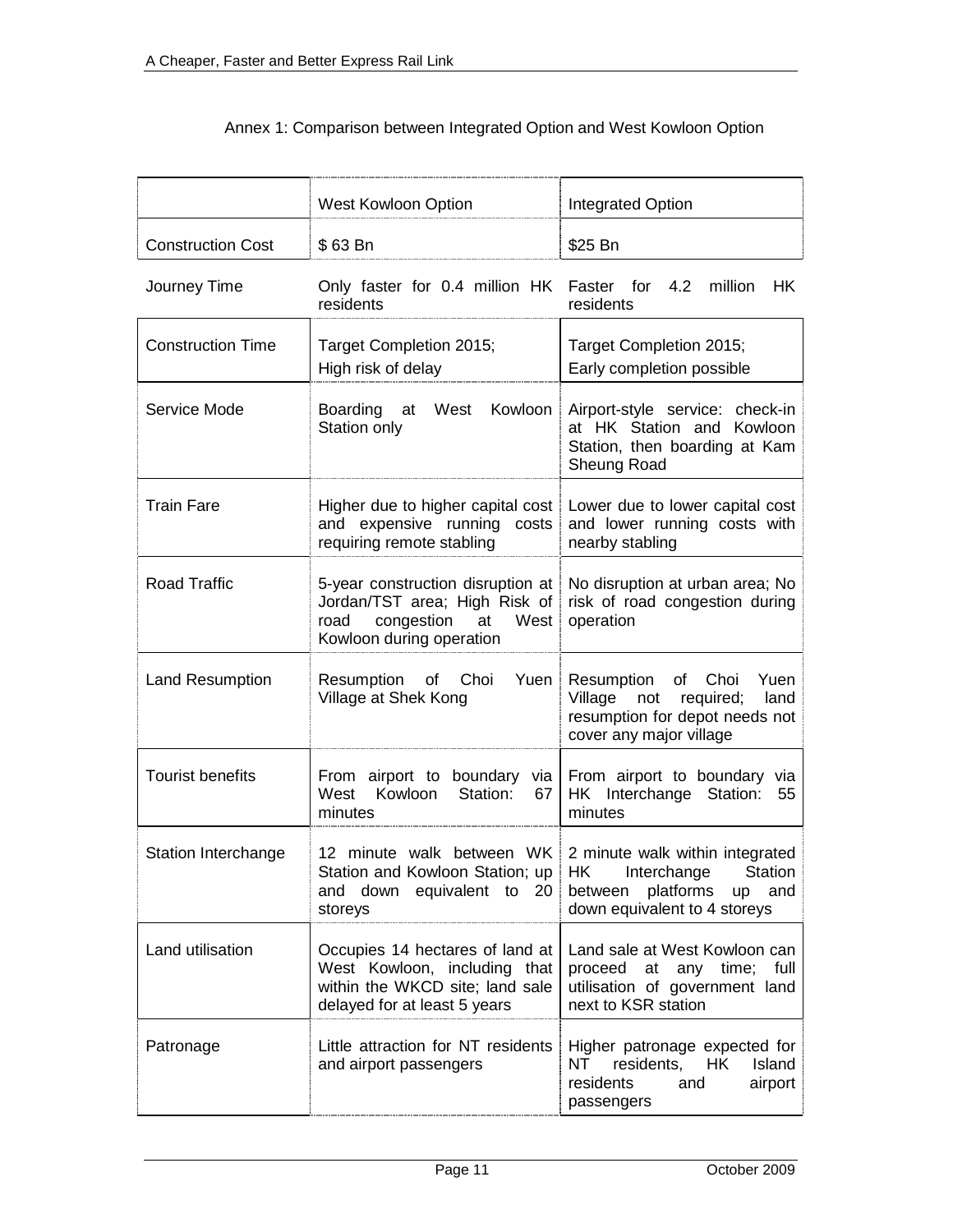| Whether the terminus of the Guangzhou-Shenzhen-Hong Kong Express Rail Link at Hong<br>Kong Interchange (Kam Sheung Road) would bring about a Higher Level of Convenience for<br><b>Population from Different Districts</b> |                   |                                                     |                                                     |                                                    |                                                                                                             |  |  |
|----------------------------------------------------------------------------------------------------------------------------------------------------------------------------------------------------------------------------|-------------------|-----------------------------------------------------|-----------------------------------------------------|----------------------------------------------------|-------------------------------------------------------------------------------------------------------------|--|--|
| <b>Districts</b>                                                                                                                                                                                                           | <b>Population</b> | <b>From West</b><br><b>Kowloon</b>                  | <b>From Hong</b><br>Kong<br>Interchange             | <b>Differences</b>                                 | Whether the<br><b>Hong Kong</b><br>Interchange<br><b>Terminus</b><br>would be<br><b>More</b><br>Convenient* |  |  |
| <b>Tuen Mun</b>                                                                                                                                                                                                            | 495 700           | 67                                                  | 37                                                  | $-30$                                              | <b>Yes</b>                                                                                                  |  |  |
| <b>Yuen Long</b>                                                                                                                                                                                                           | 538 600           | 54                                                  | 24                                                  | $-30$                                              | <b>Yes</b>                                                                                                  |  |  |
| <b>North</b>                                                                                                                                                                                                               | 296 000           | 78                                                  | 51                                                  | $-27$                                              | <b>Yes</b>                                                                                                  |  |  |
| Tai Po                                                                                                                                                                                                                     | 288 600           | 69                                                  | 61                                                  | $-7$                                               | <b>Yes</b>                                                                                                  |  |  |
| <b>Sha Tin</b>                                                                                                                                                                                                             | 608 300           | 54                                                  | 56                                                  | $\mathbf{2}$                                       | <b>Marginal</b>                                                                                             |  |  |
| Sai Kung (including<br>Tseung Kwan O)                                                                                                                                                                                      | 414 300           | 77                                                  | 74                                                  | $-3$                                               | <b>Marginal</b>                                                                                             |  |  |
| <b>Tsuen Wan</b>                                                                                                                                                                                                           | 294 400           | 46                                                  | 29                                                  | $-17$                                              | <b>Yes</b>                                                                                                  |  |  |
| <b>Kwai Tsing (Kwun</b><br>Chung + Tsing yi)                                                                                                                                                                               | 511 300           | 50                                                  | 46                                                  | $-4$                                               | <b>Yes</b>                                                                                                  |  |  |
| <b>Kwun Tong</b>                                                                                                                                                                                                           | 577 300           | 67                                                  | 68                                                  | 1                                                  | <b>Marginal</b>                                                                                             |  |  |
| <b>Wong Tai Sun</b>                                                                                                                                                                                                        | 418700            | 57                                                  | 59                                                  | $\overline{2}$                                     | <b>Marginal</b>                                                                                             |  |  |
| <b>Kowloon City</b>                                                                                                                                                                                                        | 356 600           | 48                                                  | 52                                                  | 4                                                  | <b>No</b>                                                                                                   |  |  |
| Yau Tsim Mong #                                                                                                                                                                                                            | 293 900           | 56 (Prince<br>Edward)/38<br>(East Tsim Sha<br>Tsui) | 50 (Prince<br>Edward)/42<br>(East Tsim<br>Sha Tsui) | -6 (Prince<br>Edward)/4<br>(East Tsim<br>Sha Tsui) | Marginal/No                                                                                                 |  |  |
| <b>Sham Shui Po</b>                                                                                                                                                                                                        | 361 600           | 56                                                  | 48                                                  | -8                                                 | <b>Yes</b>                                                                                                  |  |  |
| <b>Islands (including</b><br>Lantau)                                                                                                                                                                                       | 148 900           | 67                                                  | 52                                                  | $-15$                                              | <b>Yes</b>                                                                                                  |  |  |
| <b>Airport</b>                                                                                                                                                                                                             | --                | 62                                                  | 49                                                  | $-13$                                              | <b>Yes</b>                                                                                                  |  |  |
| <b>Central and Western</b>                                                                                                                                                                                                 | 261 600           | 46                                                  | 42                                                  | $-4$                                               | <b>Yes</b>                                                                                                  |  |  |
| <b>Wan Chai</b>                                                                                                                                                                                                            | 160 300           | 56                                                  | 52                                                  | $-4$                                               | <b>Yes</b>                                                                                                  |  |  |
| <b>Eastern</b>                                                                                                                                                                                                             | 593 500           | 76                                                  | 72                                                  | -4                                                 | <b>Yes</b>                                                                                                  |  |  |
| <b>Southern</b>                                                                                                                                                                                                            | 274 100           | 62                                                  | 60                                                  | $-2$                                               | <b>Marginal</b>                                                                                             |  |  |

## Annex 2: Table showing beneficial population and journey time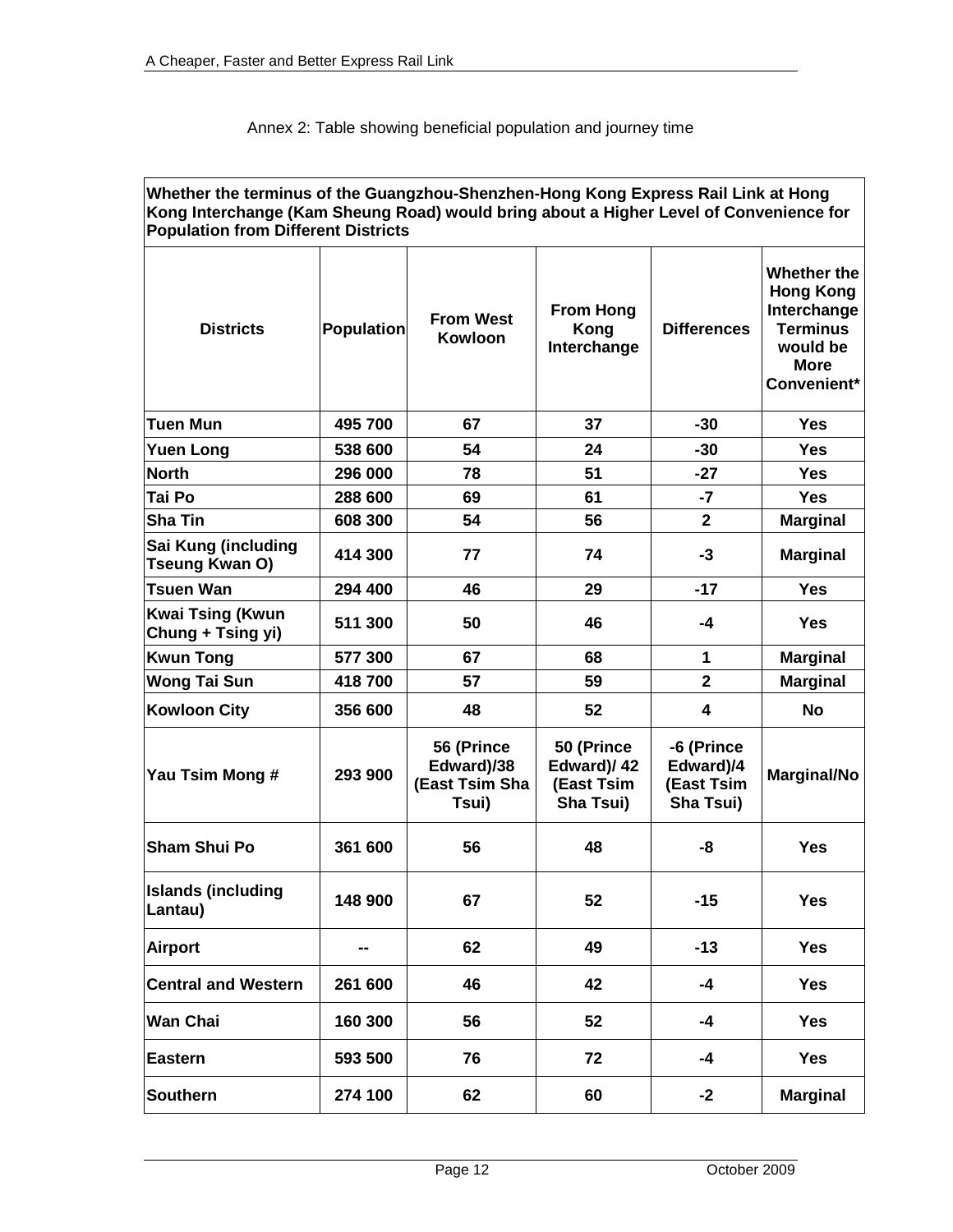| Population who would<br>be benefited from the<br><b>Hong Kong</b><br><b>Interchange Option</b> | 4 244 400 |  |  |
|------------------------------------------------------------------------------------------------|-----------|--|--|
| Population who would<br>be lose from the Hong<br>Kong Interchange<br>Option <sup>^</sup>       | 446 600   |  |  |

**Total Population (Latest Statistics from 6 893 800 C & SD: Year end 2008) Percentage of the population who would be benefited 62% Percentage of the population who would be marginally benefited/lose 33%** 

**Percentage of the population who would lose 5%** 

**\*Gain/Loss 3 minutes or above/below are considered as "marginal"** 

**# The Yau Tsim Mong District include the 90 000+ residents living near the West Kowloon Station area, which will be benefited from the West Kowloon Option (41 minutes in the Kowloon Station Area if going by West Kowloon Station Option, and 45 minutes if they travel through the Hong Kong Interchange Option).** 

**^ Includes those living in Kowloon City and the 90 000+ residents living near the West Kowloon Station area, which will be benefited from the West Kowloon Option** 

**Population Data Source: Census and Statistics Department, "Population and Household Statistics Analysed by District Council District 2008," (Hong Kong: Census and Statistics Department, March 2009)**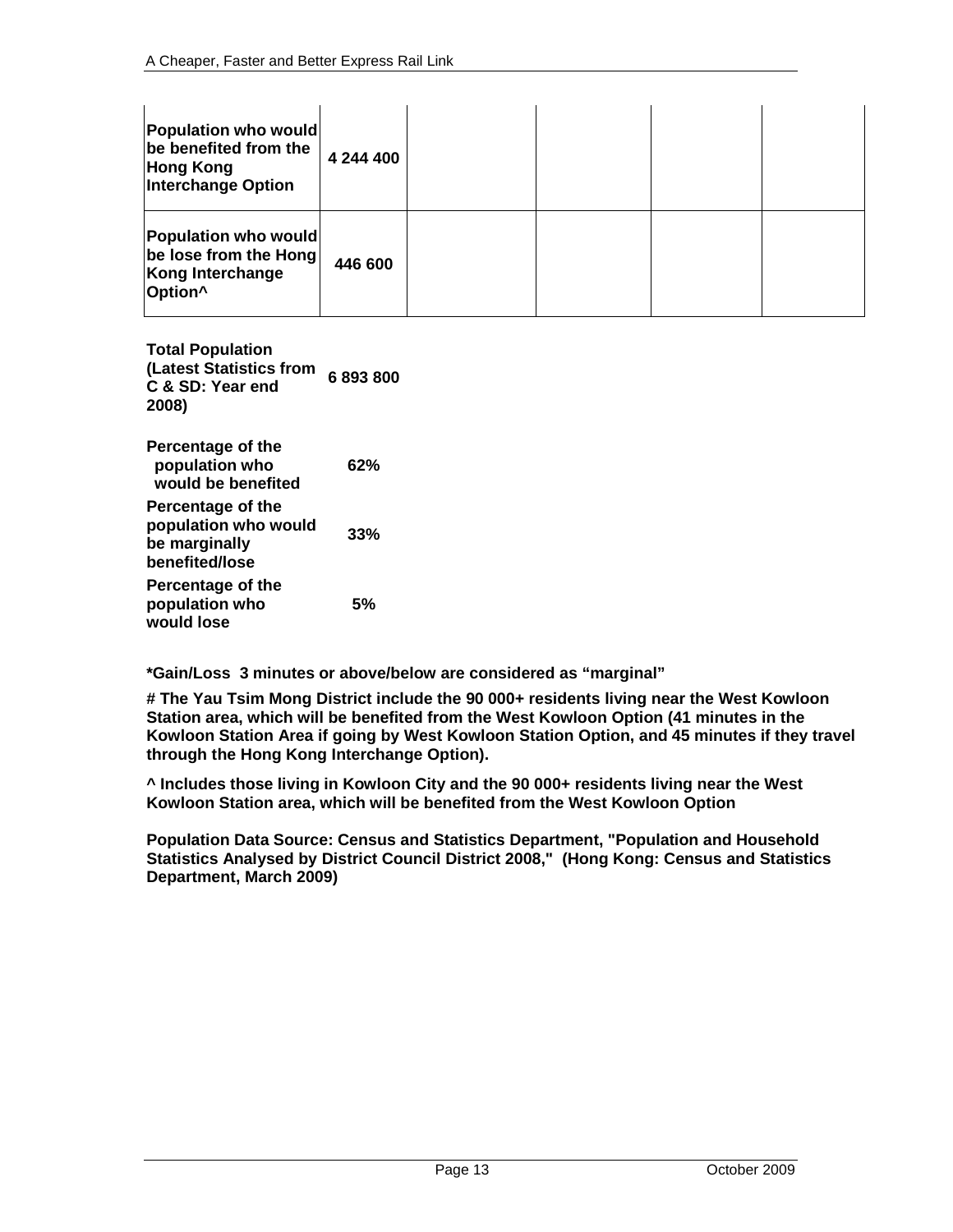## Annex 3: Expert Working Group

Members of the Expert Working Group for this report include (in alphabetical order):

- Dr Hung Wing-tat (transport engineering)
- Ir Albert Lai Kwong-tak (infrastructure policy)
- Dr Leung Kai-chi (urban geography)
- Mr. Stanley Ng (town planning)
- Ms Pong Yuen-yee (town planning)
- Ir Ronald Taylor (railway development) \*
- Mr Paul Zimmerman (harbourfront development)

The Expert Working Group was supported by the Research Team of the Professional Commons.

\* Ir Ronald Taylor was joint author of First HK Railway Development Study in 1992, and advisor to Second HK Railway Development Studies in 2000. He has planned and designed infrastructure in Hong Kong for the past 30 years with the last 20 years actively involved on railway planning. He was a team member for the West Kowloon transport planning forming the basis of the current road system.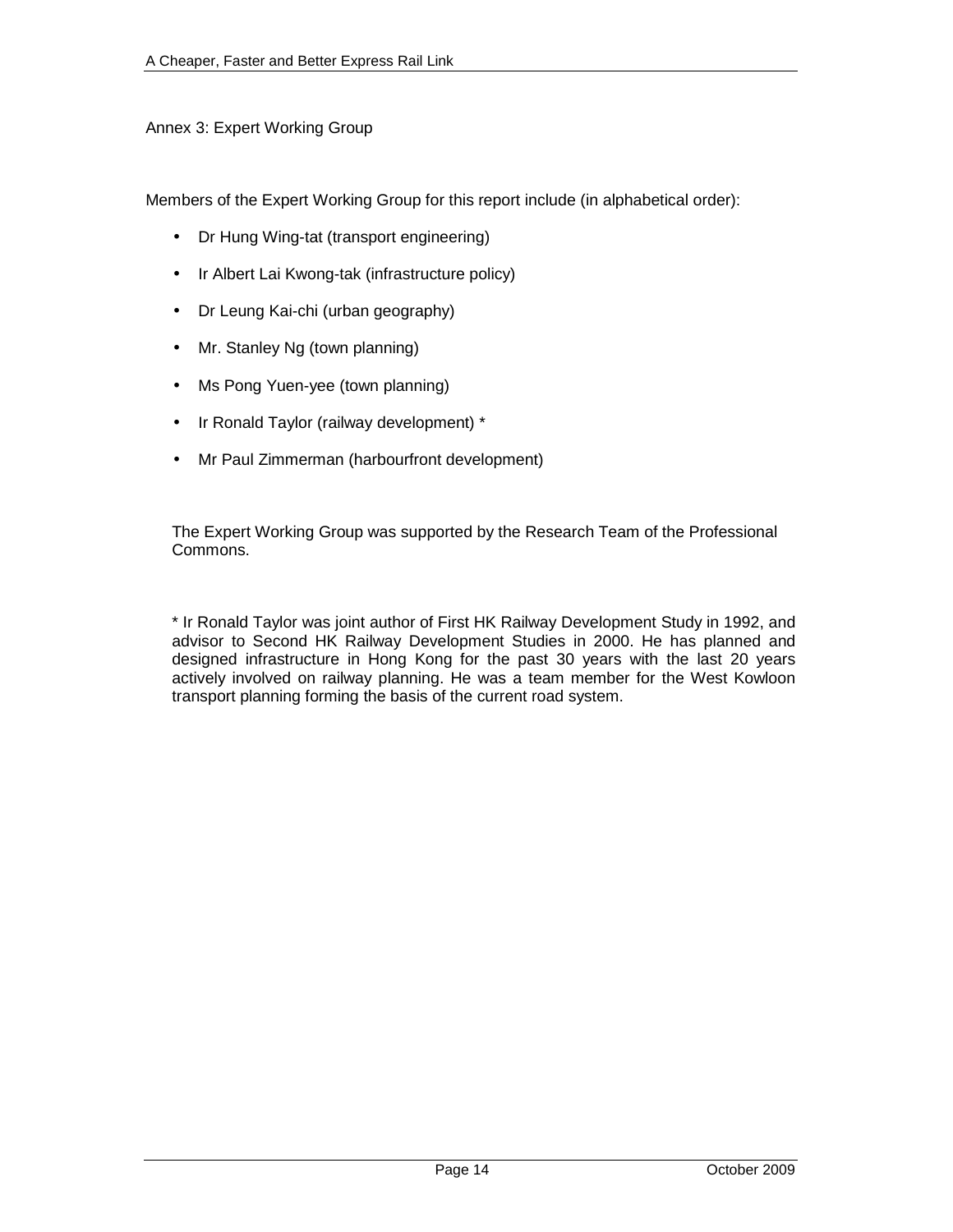

Annex 4: Maps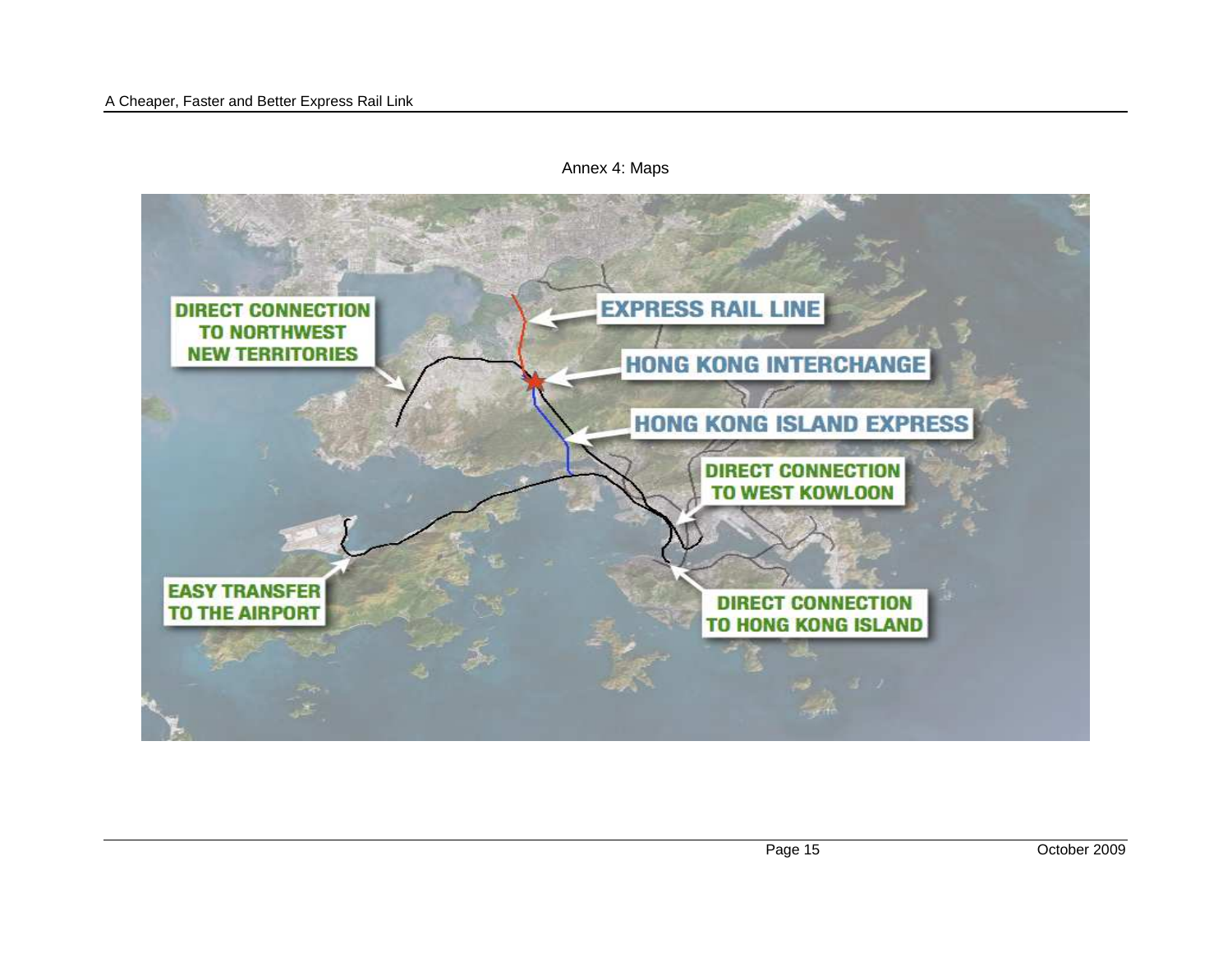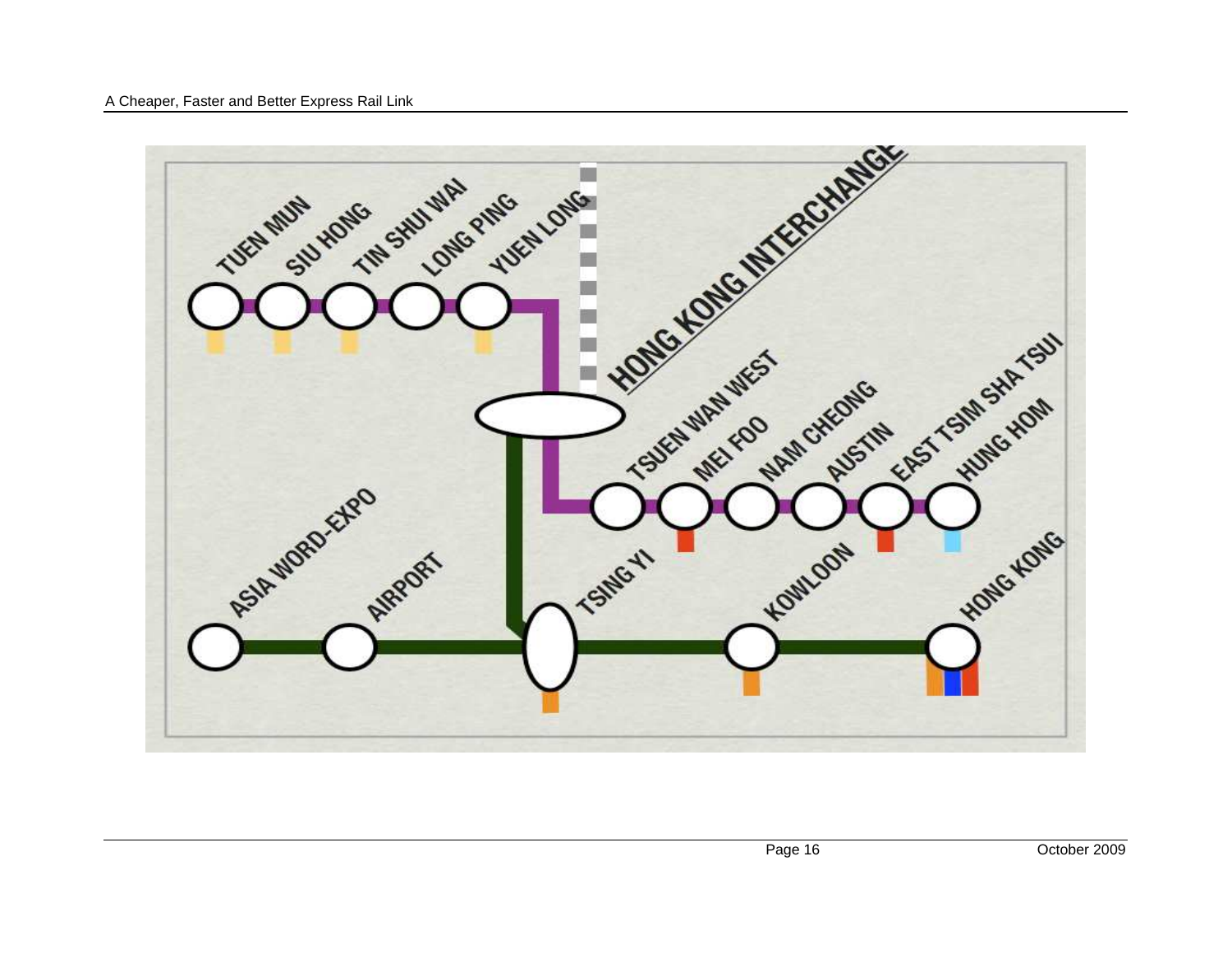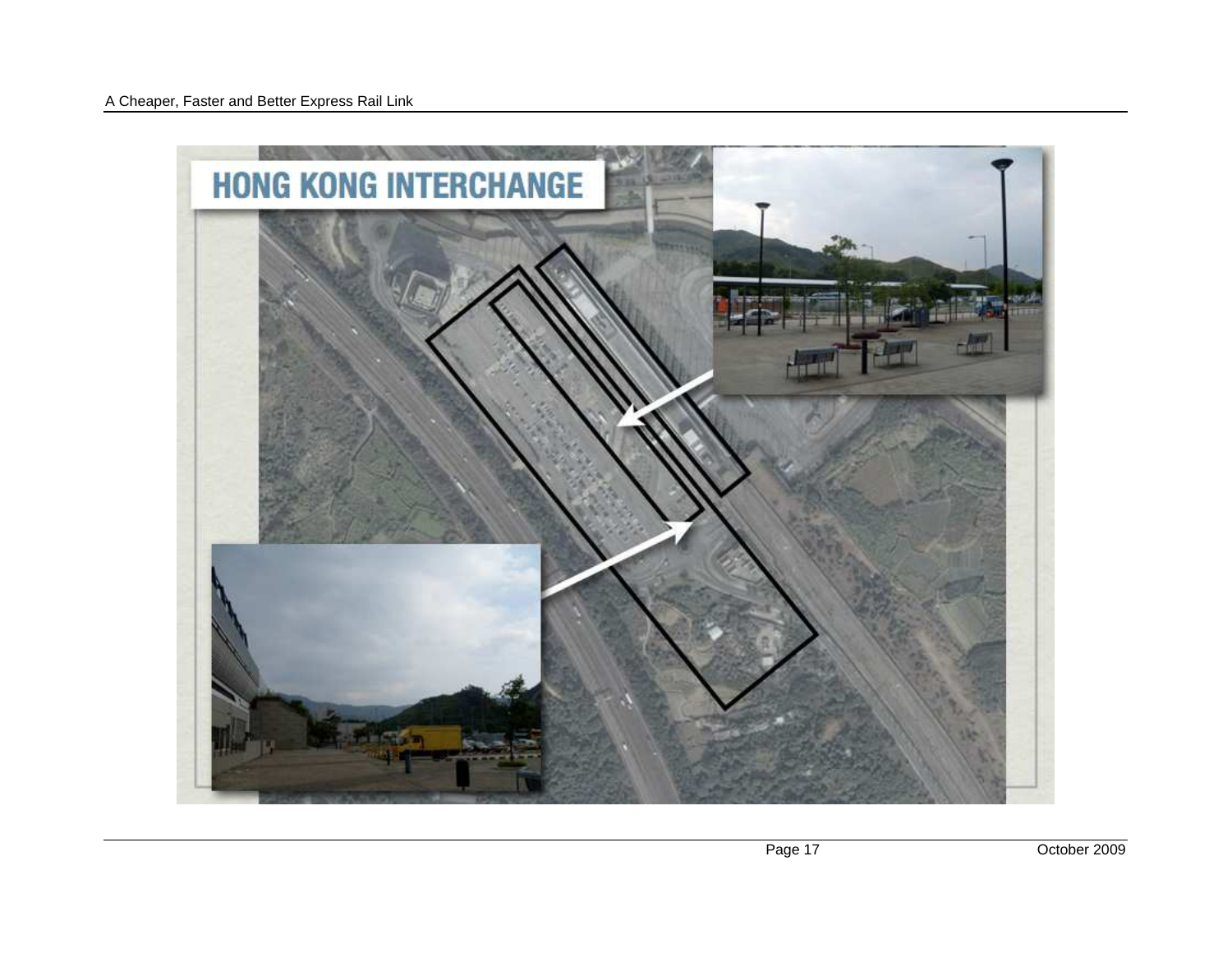